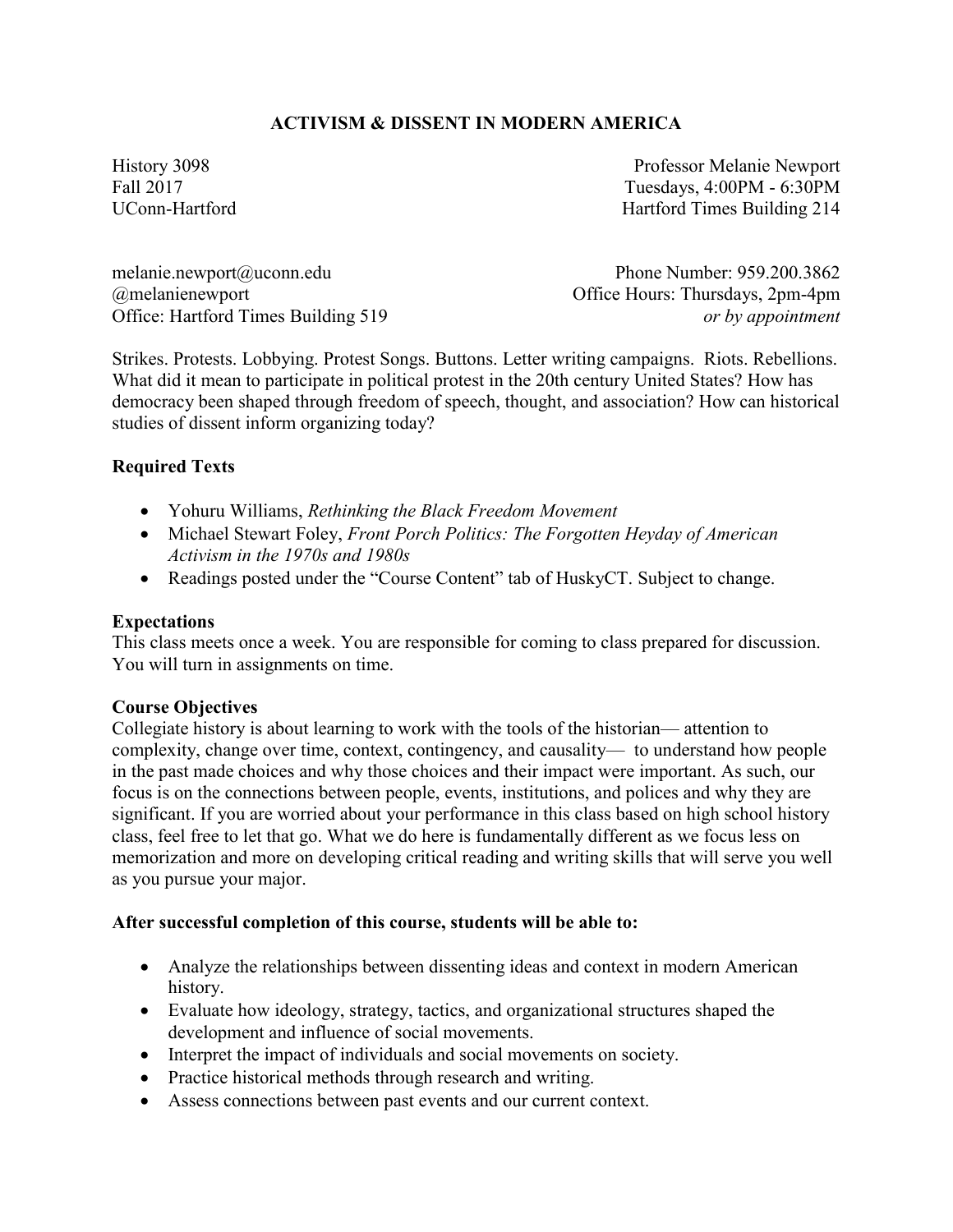# **Of vital importance:**

**Face to face communication is best**; it allows me to put a name with a face and to get to know you. You may meet with me before or after class or during office hours. You are required to make one visit to office hours but you are not limited to it. I do not discuss grades over email. I will respond to most emails within 24 hours. Check the syllabus before emailing. If you are new to emailing professors, check out this guide: http://tinyurl.com/hvlgyab. Brevity and formality go a long way.

**Assignments**: You must turn in assignments on time. Assignments are due on HuskyCT by 11:59pm on the due date. If you require an extension for a catastrophic reason, you must contact the professor at least 24 hours in advance of the due date. Set up a meeting with the professor if you fall behind. The end of the semester is not the time to address struggles that interfered with your work during the semester.

**Extra Credit:** There isn't any. Don't ask

# **Grade Distribution**

- Response Paper 5%
- Reverse Outline Assignment 10%
- Research Paper on Individual 25%
- Research Paper on Social Movement 25%
- $\bullet$  Final: 25%
- Participation: 10%

# **Assignments**

# Response Paper

Write a brief, informal 2-3 page essay responding to any or all of the following questions. The degree to which you respond to these questions is up to you; demonstrate that you are engaging with the material from Weeks 1 and 2. Due  $9/12$ .

- What is the relationship between dissent, social movements, and activism? How would you define these terms?
- As a historical actor living in 2017, what most interests you about studying activism and dissent? Do you have any concerns, topics, or questions you'd like addressed in this course?
- Is there anything you'd like the professor to know about you as a learner?

# Reverse Outline Assignment

Choose one of the articles about the Ku Klux Klan. With as much detail as possible, create a reverse outline of the article. Consider components such as introduction, historiography, thesis, subsections, topic sentences, evidence, counterarguments and conclusion. At the end of your outline, write an informal reflection paragraph on how strong organization can make a research paper better, including any relevant examples from the article you outlined. Due 9/26.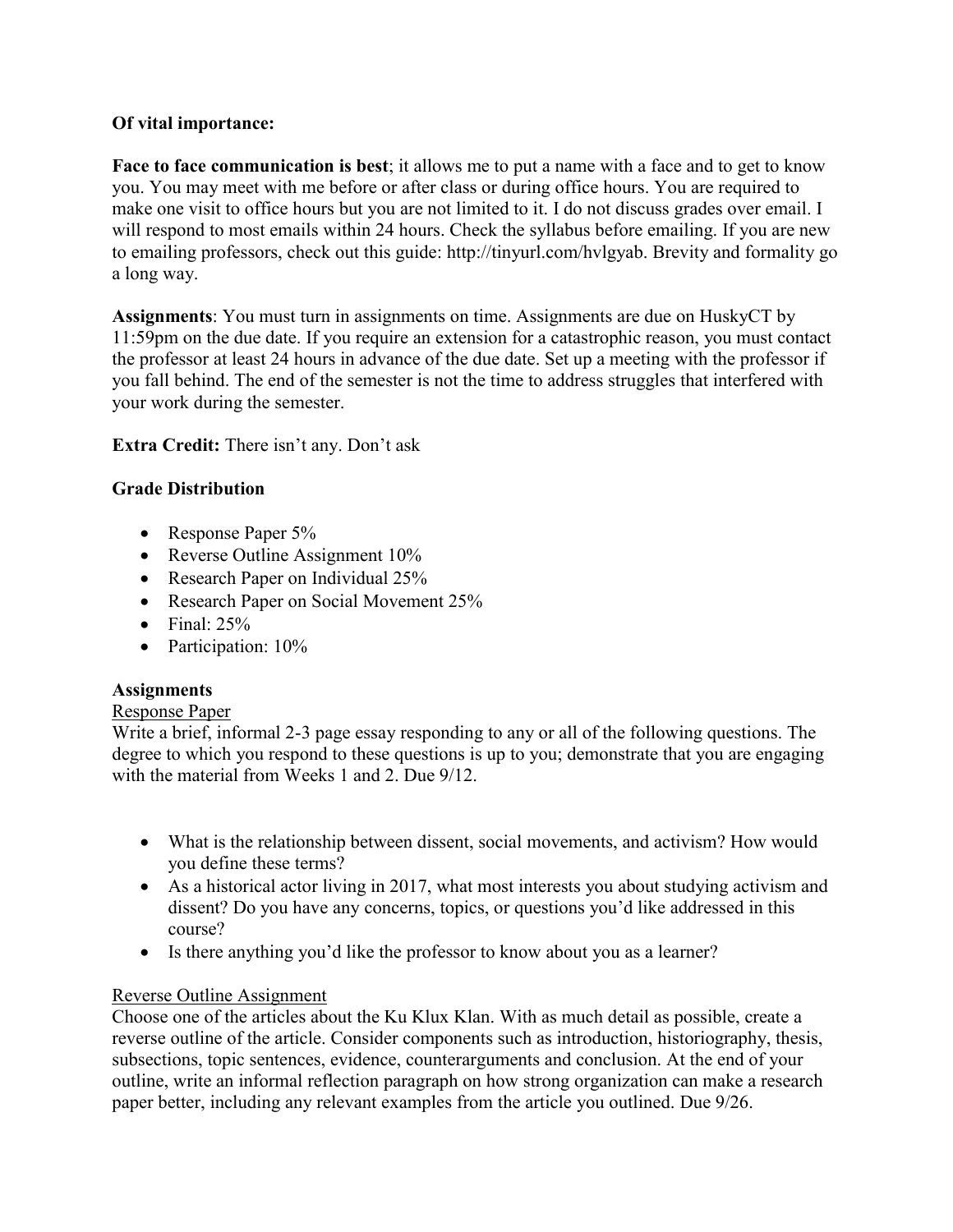# Research Papers

The primary writing assignments in this course provide an opportunity for you to undertake indepth research on individuals and movements of interest to you. Each paper will be 5-6 pages long. You are required to use at least 4 peer reviewed journal articles and 2 books in addition to any course texts you use. Books or articles do not necessarily have to focus on the individual or movement; they may explore the broader context. You should privilege sources written by academic historians. You may also use primary sources as you see fit.

Each paper should have a clear argument about the individual or movement supported by an introduction, footnoted evidence, and a conclusion. In both papers, avoid hagiography. You are expected to write a critical assessment that takes into account successes as well as failures and contradictions.

### Research Paper 1: Individual

In this paper, you will consider the question: What impact do the lives and experience of individual activists have on social change? As you address this question, you might consider (but are not limited to) the following factors:

- biography
- ideology
- relationship to movement actors
- impact on the movement
- central events
- accomplishments and legacy
- key writings
- critiques of their approach, actions, or worldview from scholars or contemporaries
- impact of context on what they could do or how they did it

You do not need to consider each and every one of these factors. Due 10/10.

#### Research Paper 2: Social Movement

In this paper, you will consider the question: What impact did the collective ideologies and tactics of this social movement have on social change? As you address this question, you might consider (but are not limited to) the following factors:

- how the movement drew from lessons of history
- tactics
- organization
- demographics of members and why they joined
- why they succeeded or failed
- single issue or multi-issue
- protest image
- timing and reception
- ideology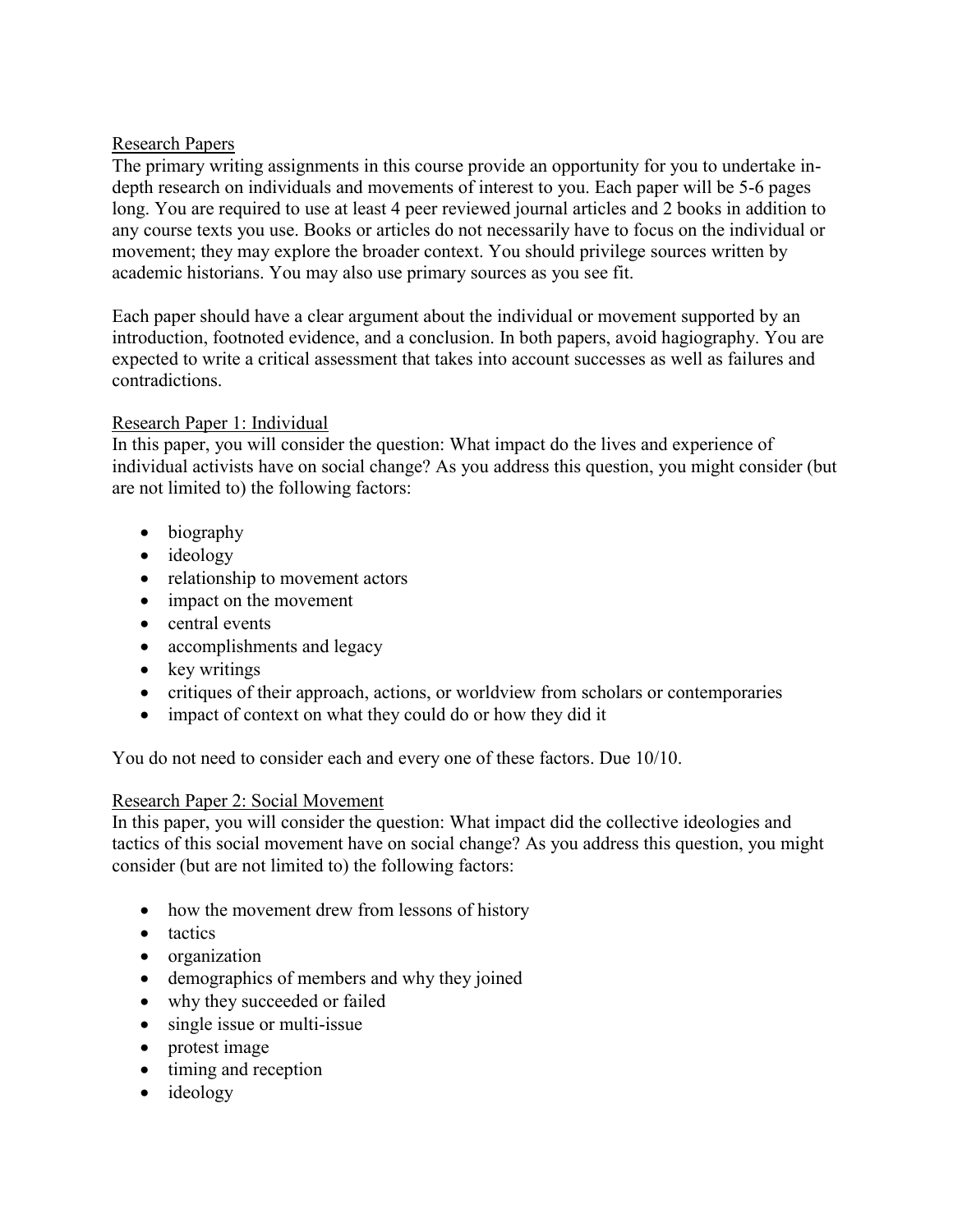- key writings
- central events
- accomplishments and legacy
- critiques of their approach, actions, or worldview from scholars or contemporaries
- impact of context on what they could do or how they did it

You do not need to consider each and every one of these factors. Due 11/28.

# Final

You will write a 3-5 page essay in response to a question. You response should show that you have done the reading all semester, can connect different readings and think about them thematically, and can write an interpretive essay that is critical, well-argued, and well-supported by specific evidence. The question will be posted on HuskyCT on the last day of class. The final will be due by 11:59pm, 12/12.

### Participation

The In-Class Participation Rubric is posted on HuskyCT. Another way to participate is to come to office hours. Students find this time most useful for talking about their experience of the class, mentoring about majors and career paths, and for getting feedback on assignment drafts. You can also create and respond to threads on the HuskyCT discussion board.

# **UNIVERSITY & COURSE POLICIES**

**Grade information**:<http://catalog.uconn.edu/academic-regulations/grade-information/>

**Grade conversion**: A 93-100, 4.0; A- 90-92, 3.7; B+ 87-89, 3.3; B 83-86, 3.0; B- 80-82, 2.7; C+ 77-79, 2.3; C 73-76, 2.0; C- 70-72, 1.7; D+ 67-69, 1.3; D 63-66, 1.0; D- 60-62, 0.7; F <60, 0.0.

**Academic integrity**: I expect that you will turn in original work. I will prepare you to act in accordance with the Guidelines for Academic Integrity at the University of Connecticut by teaching you proper methods of citation. You will contact me if you have questions before submitting assignments. **YOU WILL NOT PLAGIARIZE, COPY, STEAL, CHEAT, LIFT, SUBMIT WORK FROM OTHER CLASSES, OR FAIL TO CITE; IF YOU DO SO, YOU WILL FAIL THE COURSE**. To learn about the onerous process accompanying "academic misconduct": http://community.uconn.edu/the-student-code-appendix-a/. If you decide to cheat or plagiarize, keep in mind that you are committing to costing yourself, the professor, and a number of people across the University countless hours of their valuable time. Don't do it. Students with disabilities: This course follows principles of "universal design" and should be accessible to all students. The Center for Students with Disabilities (CSD) at UConn provides accommodations and services for qualified students with disabilities. If you have a documented disability for which you wish to request academic accommodations and have not contacted the CSD, please do so as soon as possible. The CSD is located in Wilbur Cross, Room 204 and can be reached at (860) 486-2020 or at  $csd@uconn.edu$ . Detailed information regarding the accommodations process is also available on their website at www.csd.uconn.edu

**Academic freedom**: To quote the UConn Student Code, "The 'spirit of inquiry' lies at the heart of our community. It is the realization that the act of learning is essential to personal growth. The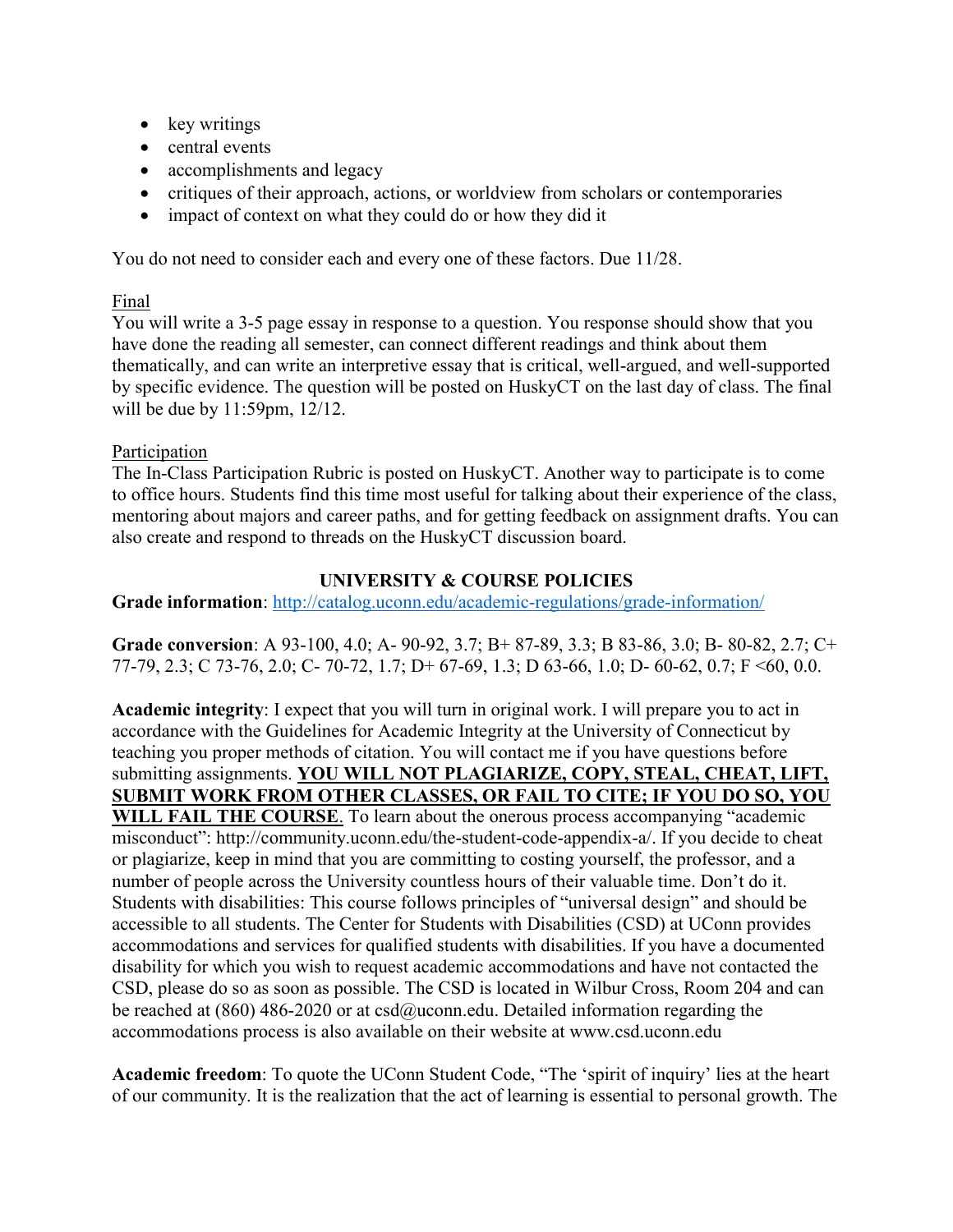desire to know and the willingness to explore require the strength to resist the false promises of shortcuts and substitutes in the process of learning. The spirit of inquiry is the passion and the patience to commit oneself to a continual journey toward understanding. Incorporating the spirit of inquiry into one's life as a student is not easy. It calls for curiosity, stamina, vulnerability, honesty, grace, courage, and integrity. A student needs to look beyond comfortable assumptions in search of new perspectives and seek the very information that might change his or her mind.

…The spirit of inquiry can only flourish in an environment of mutual trust and respect." http://community.uconn.edu/the-student-code-preamble/

**Policy Against Discrimination, Harassment and Related Interpersonal Violence**: The University is committed to maintaining an environment free of discrimination or discriminatory harassment directed toward any person or group within its community – students, employees, or visitors. Academic and professional excellence can flourish only when each member of our community is assured an atmosphere of mutual respect. All members of the University community are responsible for the maintenance of an academic and work environment in which people are free to learn and work without fear of discrimination or discriminatory harassment. In addition, inappropriate amorous relationships can undermine the University's mission when those in positions of authority abuse or appear to abuse their authority. To that end, and in accordance with federal and state law, the University prohibits discrimination and discriminatory harassment, as well as inappropriate amorous relationships, and such behavior will be met with appropriate disciplinary action, up to and including dismissal from the University. Additionally, to protect the campus community, all non-confidential University employees (including faculty) are required to report sexual assaults, intimate partner violence, and/or stalking involving a student that they witness or are told about to the Office of Institutional Equity. The University takes all reports with the utmost seriousness. Please be aware that while the information you provide will remain private, it will not be confidential and will be shared with University officials who can help. More information is available at equity.uconn.edu and titleix.uconn.edu

**Copyright:** My lectures, notes, handouts, and displays are protected by state common law and federal copyright law. They are my own original expression and I've recorded them prior or during my lecture in order to ensure that I obtain copyright protection. Students are authorized to take notes in my class; however, this authorization extends only to making one set of notes for your own personal use and no other use. I will inform you as to whether you are authorized to record my lectures at the beginning of each semester. If you are so authorized to record my lectures, you may not copy this recording or any other material, provide copies of either to anyone else, or make a commercial use of them without prior permission from me. You may not take photographs during class.

**Technology**: Devices may be used in class for note-taking or accessing course documents only. However, be mindful that studies show that people who take handwritten notes usually do better (see http://tinyurl.com/jmjc7yd). Unapproved uses such as texting or social media will lead to a semester-long ban on all devices for all members of the class.

### **All other materials are on HuskyCT: learn.uconn.edu Readings and Assignments Schedule History 3098**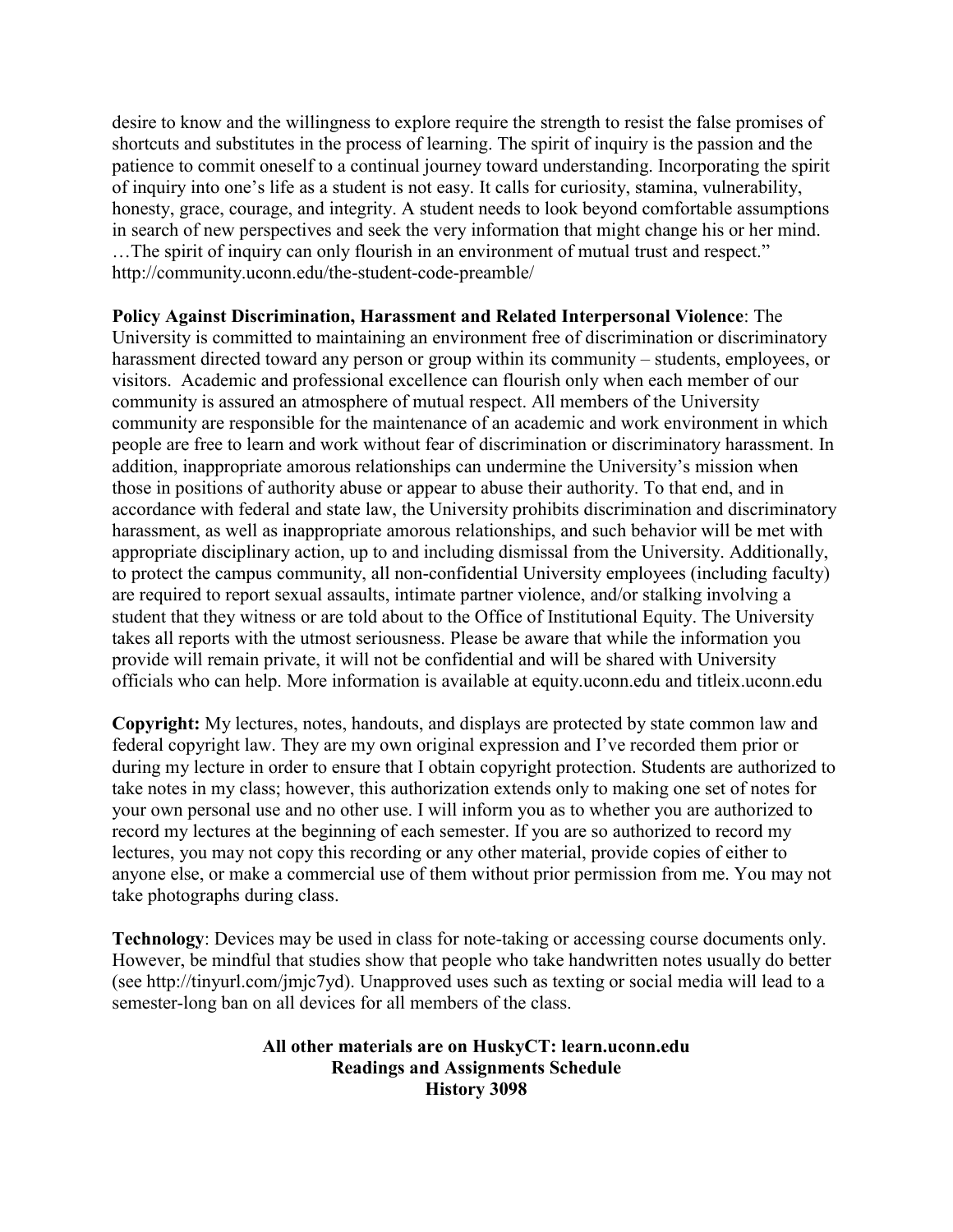#### **Fall 2017**

Other than *Rethinking the Black Freedom Movement* and *Front Porch Politics,* all texts are available on HuskyCT under "Course Content."

You should aim to do *most* of the reading. There is a large volume of work represented here so that you might have some options according to your interests. Engage deeply with what you read; take notes so that you will be prepared for class. As we meet only once a week, it is imperative that you are reading throughout the week.

### **Unit 1: Methods**

Week 1, 8/29: Syllabus

Week 2,  $9/5$ : Introduction to Course Topics & Thinking Like a Historian Introduction, Goldberg, *Grassroots Resistance* Parts 1 & 2, Hoffer, *The True Believer* "Why Protest" zine "What Does it Mean to Think Historically?"

#### **Unit 2: Progressive Era**

Week 3, 9/12: Jones, "Equity and Justice for All," in *Southern Horrors and Other Writings* Wells, *Southern Horrors* Response Paper due

Week 4, 9/19:

Burns, "The Soul of Socialism: Christianity, Civilization, and Citizenship in the Thought of Eugene Debs."

Enstad, "Fashioning Political Identities: Cultural Studies and the Historical Construction of Political Subjects."

Lebsock, "Woman Suffrage and White Supremacy: A Virginia Case Study." Hernandez, *City of Inmates*, chapter 4

Week 5, 9/26:

Gordon, "What Do We Mean by Populism? The "Second" Klan as a Case Study" Goldberg, "Invisible Empire: Knights of the Ku Klux Klan," in *Grassroots Resistance* Pick  $2^{\cdot}$ 

Rhomberg, "White Nativism and Urban Politics: The 1920s Ku Klux Klan in Oakland, California."

Goldberg, "Unmasking the Ku Klux Klan: The Northern Movement against the KKK, 1920- 1925."

Trollinger, "Hearing the Silence: The University of Dayton, the Ku Klux Klan, and Catholic Universities and Colleges in the 1920s."

Laats, "Red Schoolhouse, Burning Cross: The Ku Klux Klan of the 1920s and Educational Reform."

Reverse Outline due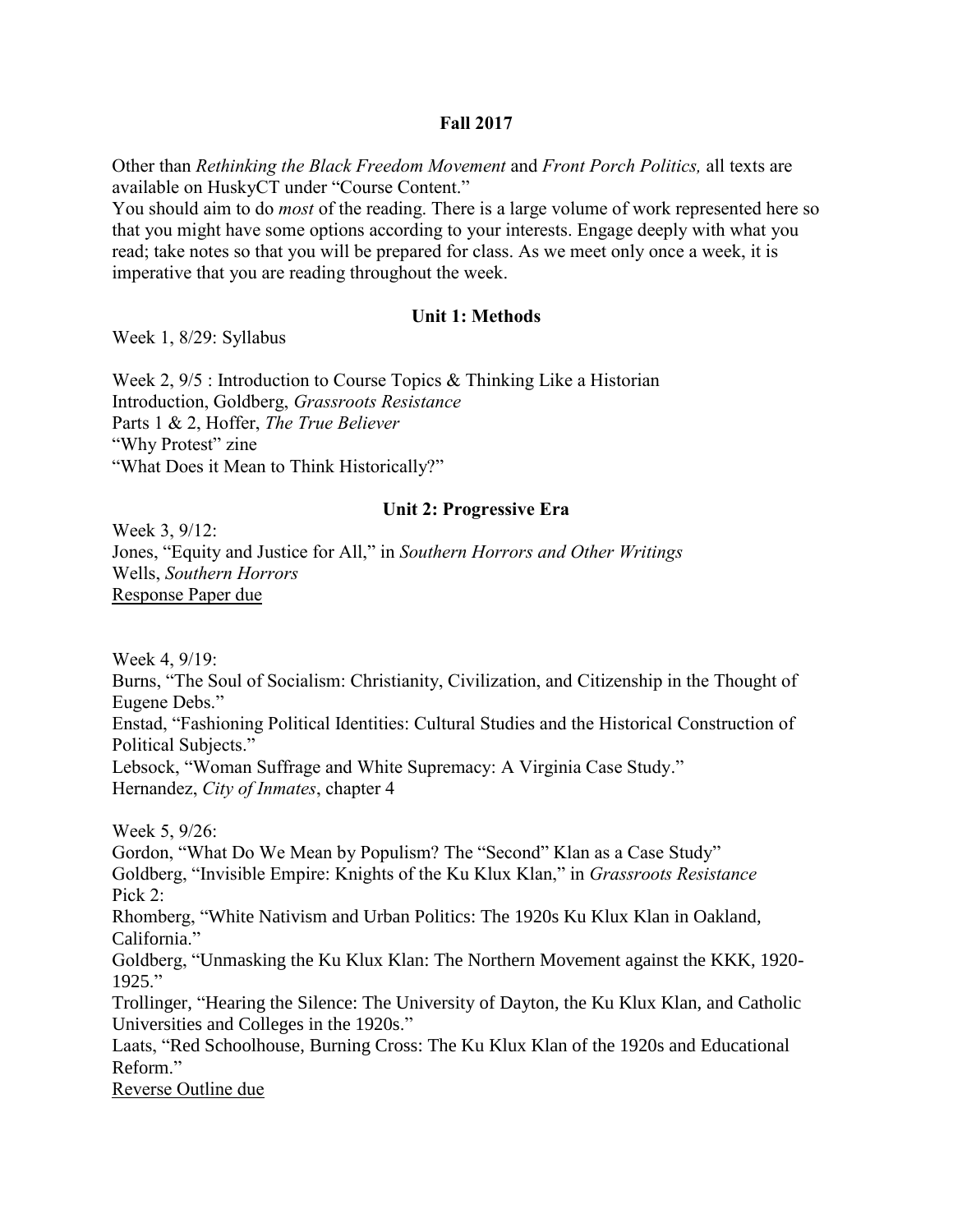### **Unit 3: Civil Rights**

Week 6, 10/3:

Hall, "The Long Civil Rights Movement and the Political Uses of the Past." McGuire, "'It Was Like All of Us Had Been Raped': Sexual Violence, Community Mobilization, and the African American Freedom Struggle." *Rethinking the Black Freedom Movement*, Chapters 1.

Week 7, 10/10:

Carson, "The Unfinished Dialogue of Martin Luther King Jr and Malcolm X." *Rethinking the Black Freedom Movement*, chapter 2. Selections from Martin Luther King Jr., *Why We Can't Wait* Paper 1 due

Week 8, 10/17:

Murch, "The Campus and the Street: Race, Migration, and the Origins of the Black Panther Party in Oakland, CA."

Gellman, "In the Driver's Seat: Chicago's Bus Drivers and Labor Insurgency in the Era of Black Power"

Tyson, "Robert F. Williams, "Black Power," and the Roots of the African American Freedom Struggle."

Spencer, Engendering the Black Freedom Struggle: Revolutionary Black Womanhood and the Black Panther Party in the Bay Area, California."

*Rethinking the Black Freedom Movement*, chapter 3.

Week 9, 10/24:

Rodriguez, "A Movement Made of 'Young Mexican Americans Seeking Change': Critical Citizenship, Migration, and the Chicano Movement in Texas and Wisconsin, 1960-1975." Ogbar, "Yellow Power: The Formation of Asian-American Nationalism in the Age of Black Power, 1966-1975."

"The Combahee River Collective Statement."

Losier, "Against 'law and order' lockup: the 1970 NYC jail rebellions." *Rethinking the Black Freedom Movement*, chapters 4 & 5.

#### **Unit 4: Front Porch Politics**

Week 10, 10/31:

Enke, "Smuggling Sex Through the Gates- Race, Sexuality, and the Politics of Space in Second Wave Feminism."

Nelson, "'Abortions under Community Control': Feminism, Nationalism, and the Politics of Reproduction among New York City's Young Lords."

Young, "'The ERA Is a Moral Issue': The Mormon Church, LDS Women, and the Defeat of the Equal Rights Amendment."

*Front Porch Politics*, introduction and part 1.